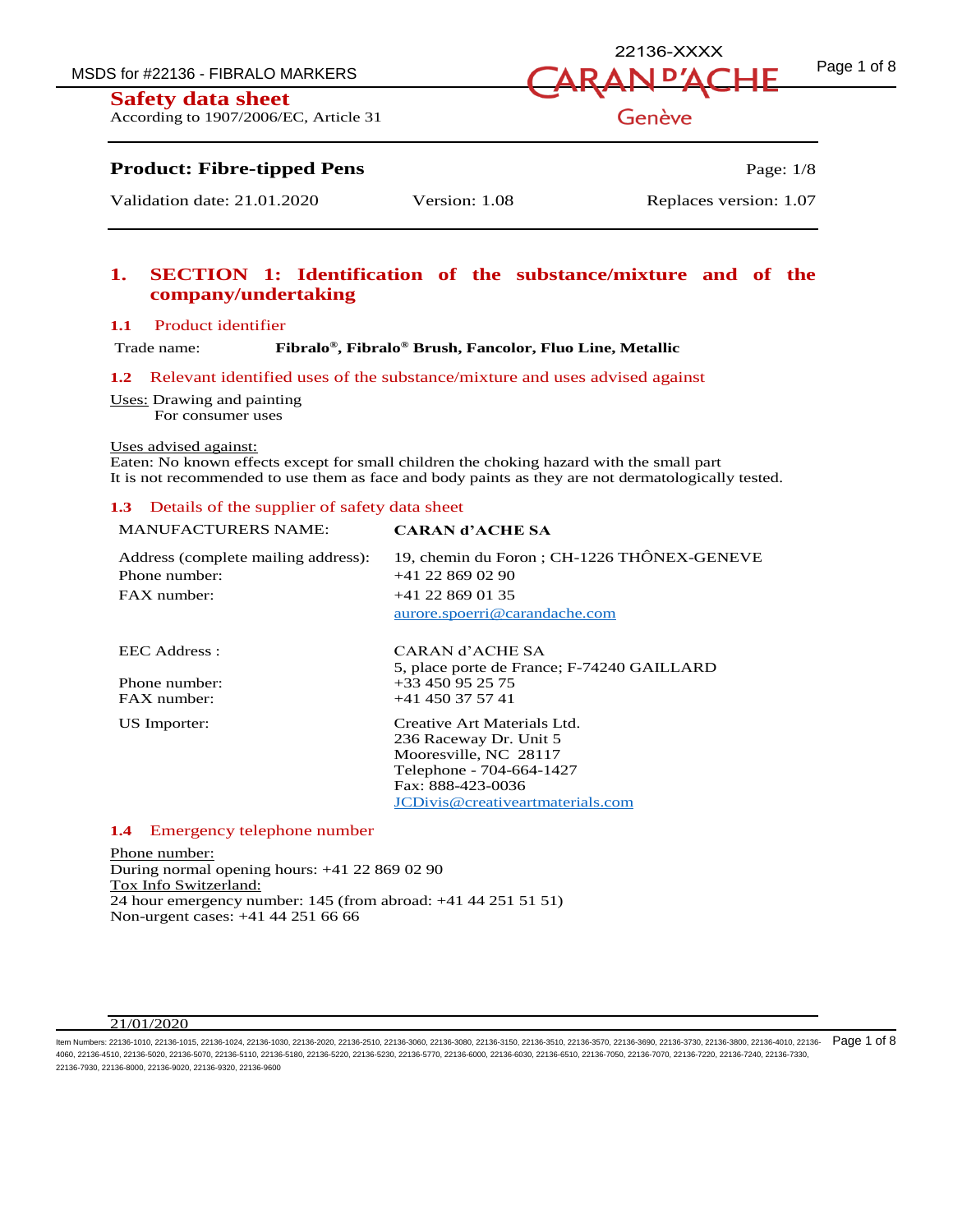According to 1907/2006/EC, Article 31

# MSDS for #22136 - FIBRALO MARKERS  $\sqrt{ARAN}$   $\vec{P}\vec{AC}$   $\vec{F}$   $\vec{P}$  age 2 of 8

Genève

# **Product: Fibre-tipped Pens** Page: 2/8

Validation date: 21.01.2020 Version: 1.08 Replaces version: 1.07

# **2. SECTION 2: Hazards identification**

## **2.1** Classification of the substance/ mixture

The product is not classified, according to the CLP regulation 1272/2008.

## **2.2** Label elements

Labelling according to Regulation (EC)  $N^{\circ}1272/2008$ : none Hazard pictogram(s): none Hazard statement(s): none Precautionary statement(s): none Hazardous components, which must be listed on the label: none

## **2.3** Other hazards (concerning PBT and vPvB according to Regulation(CE) 1907/2006 annexe XIII)

Not applicable

# **3. SECTION 3: Composition/information on ingredients**

Substance/Mixture: Mixtures

Hazardous components:

| <b>Chemical name</b> | <b>Identification</b><br><b>numbers</b> | <b>Classification</b><br><b>Regulation (CE) 1272/2008</b> | $\mathbf{v}_0$ |
|----------------------|-----------------------------------------|-----------------------------------------------------------|----------------|
| Not applicable       | Not applicable                          | Not applicable                                            | Not applicable |

For the full text of the R-phrases mentioned in this section, see section 16 For the full text of the H-phrases mentioned in this section, see section 16

# **4. SECTION 4: First aid measures**

## **4.1** Description of first aid measures

General information: Move out of dangerous area. Show this safety data sheet to the doctor in attendance. Do not leave the victim unattended. Eyes contact: Irrigate with fresh water immediately and continuously for 5 to 15 minutes keeping eye open. Consult a specialized medical service Skin contact: Wash skin with water and soap. In case of persistent irritation, seek medical advice. Swallowed or eaten: Do not drink anything and consult physician. Inhalation:

## 21/01/2020

ltem Numbers: 22136-1010, 22136-1015, 22136-1024, 22136-1030, 22136-2020, 22136-2510, 22136-3060, 22136-3150, 22136-3510, 22136-3570, 22136-3690, 22136-3730, 22136-3730, 22136-3800, 22136-3800, 22136-3730, 22136-3800, 2213 4060, 22136-4510, 22136-5020, 22136-5070, 22136-5110, 22136-5180, 22136-5220, 22136-5230, 22136-5770, 22136-6000, 22136-6030, 22136-6510, 22136-7050, 22136-7070, 22136-7220, 22136-7240, 22136-7330, 22136-7930, 22136-8000, 22136-9020, 22136-9320, 22136-9600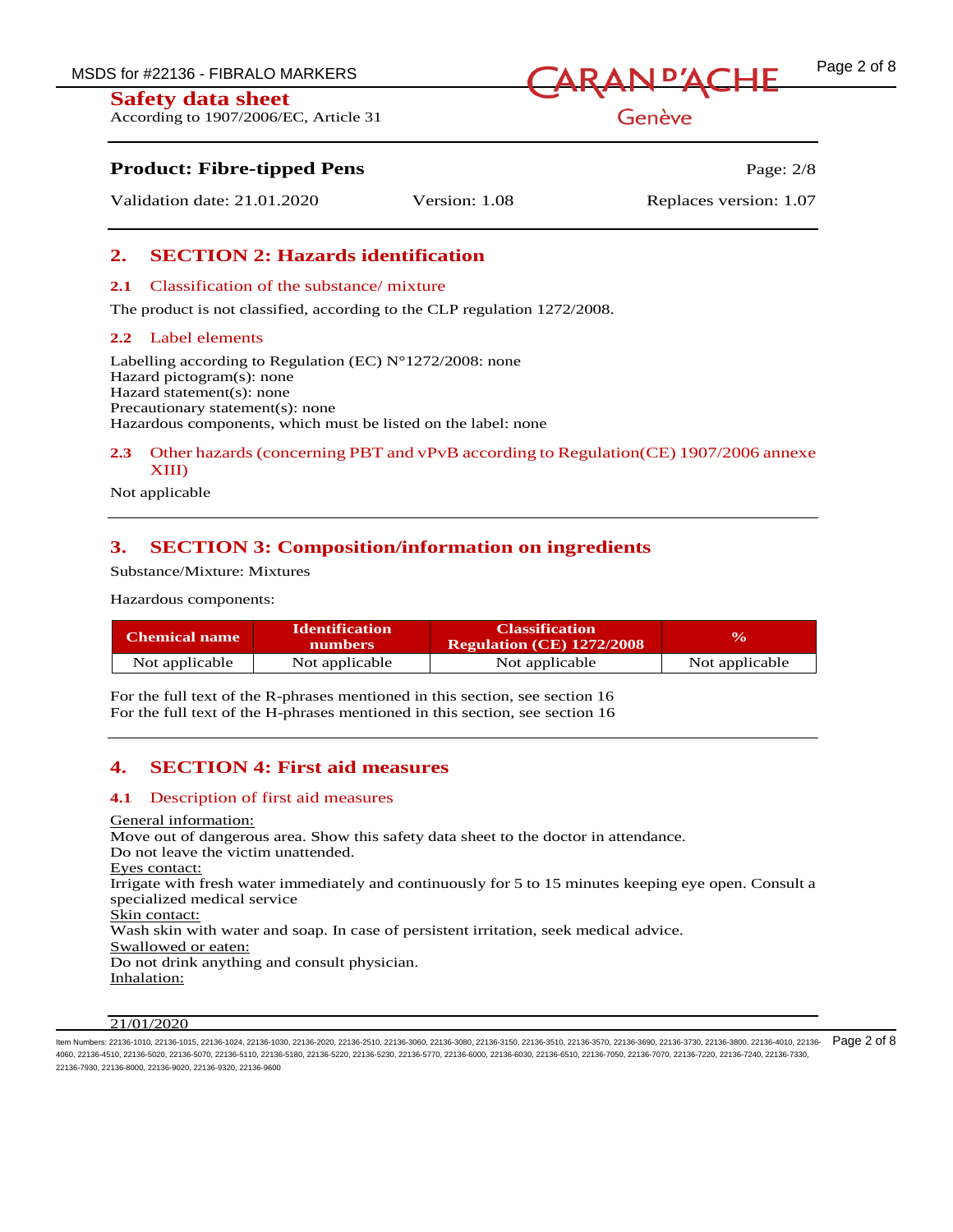According to 1907/2006/EC, Article 31



# Genève

# **Product: Fibre-tipped Pens** Page: 3/8

| Validation date: 21.01.2020 | Version: 1.08 | Replaces version: 1.07 |
|-----------------------------|---------------|------------------------|
|                             |               |                        |

If unconscious, place in recovery position and seek medical device. If symptoms persist, call a physician.

**4.2** Most important symptoms and effects, both acute and delayed

No information available on the product itself

**4.3** Indication of any immediate medical attention and special treatment needed

None known

# **5. SECTION 5: Firefighting measures**

## **5.1** Extinguishing media

Fire extinguishing materials: Carbon dioxide  $(CO<sub>2</sub>)$ , Dry chemical powder

## **5.2** Special hazards arising from the substance or mixture

Specific hazards during firefighting: Do not allow run off from firefighting to enter drains or watercourses.

## **5.3** Advice for firefighters

Special protective equipment for firefighters: Wear self-contained breathing apparatus for fire fighting if necessary.

#### Further information:

Collect contaminated fire extinguishing water separately. This must not be discharged into drains. Fire residues and contaminated fire extinguishing water must be disposed of in accordance with local regulations.

# **6. SECTION 6: Accidental release measures**

## **6.1** Personal precautions, protective equipment and emergency procedures

Personal precautions: use personal protective equipment, if necessary.

## **6.2** Environmental precautions

For liquids: Put in bin to soiled materials. Prevent product from entering drains. Prevent further leakage or spillage if safe to do so. If the product contaminates rivers and lakes or drains inform respective authorities.

For solids: Respect the sorting of waste.

#### 21/01/2020

ltem Numbers: 22136-1010, 22136-1015, 22136-1024, 22136-1030, 22136-2020, 22136-2510, 22136-3060, 22136-3150, 22136-3510, 22136-350, 22136-3690, 22136-3730, 22136-3730, 22136-3800, 22136-3800, 22136-3690, 22136-3730, 22136 4060, 22136-4510, 22136-5020, 22136-5070, 22136-5110, 22136-5180, 22136-5220, 22136-5230, 22136-5770, 22136-6000, 22136-6030, 22136-6510, 22136-7050, 22136-7070, 22136-7220, 22136-7240, 22136-7330, 22136-7930, 22136-8000, 22136-9020, 22136-9320, 22136-9600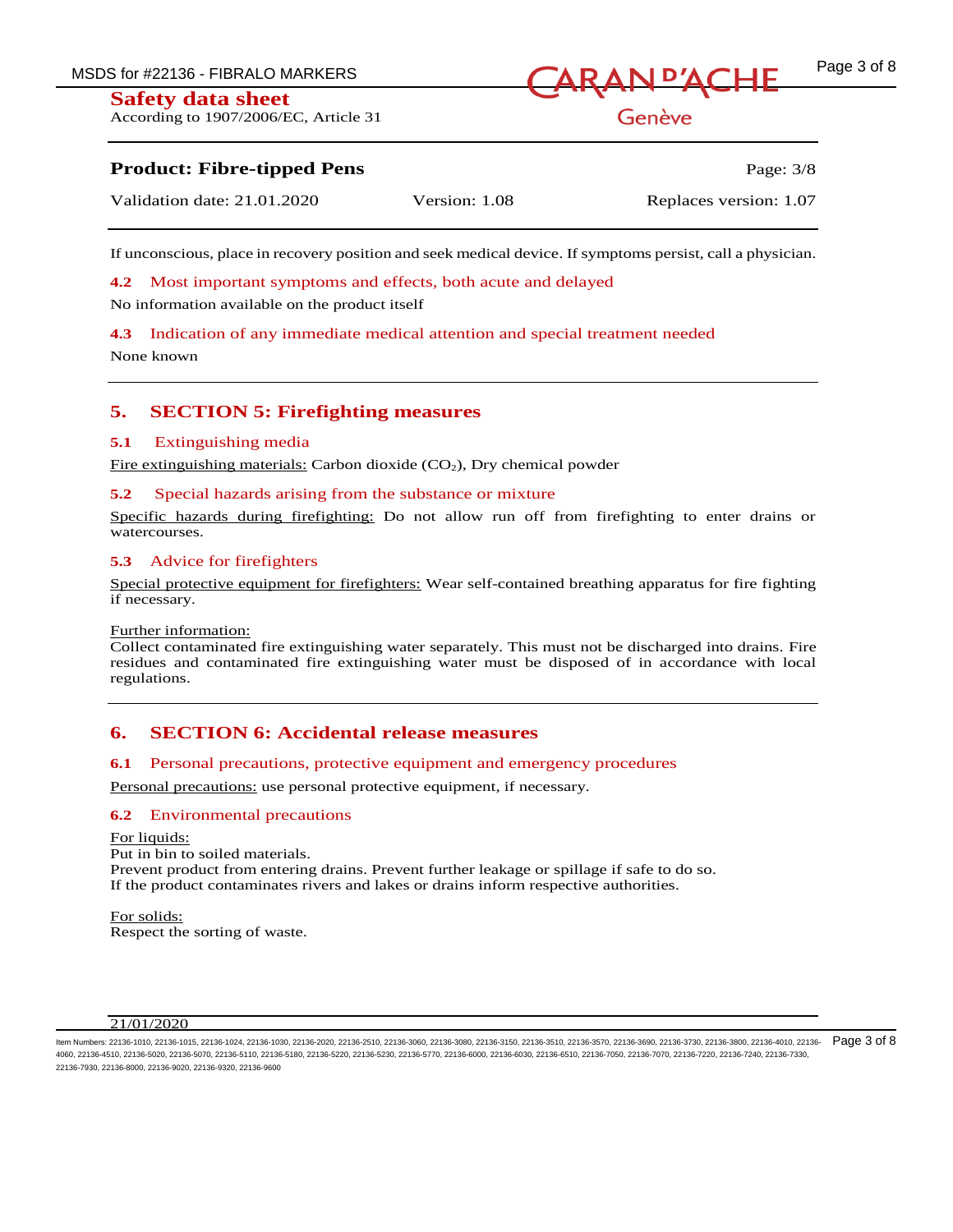According to 1907/2006/EC, Article 31



Genève

# **Product: Fibre-tipped Pens** Page: 4/8

Validation date: 21.01.2020 Version: 1.08 Replaces version: 1.07

## **6.3** Methods and material for containment and cleaning up

#### For liquids:

Absorb with sorbents and put in bin to soiled materials. Soak up with inert absorbent material. Keep in suitable, closed containers for disposal.

## **6.4** Reference to other sections

See Section 7 for information on safe handling. See Section 8 for information on personal protection equipment. See Section 13 for disposal information.

# **7. SECTION 7: Handling and storage**

## **7.1** Precautions for safe handling

Avoid ingestion by eating, smoking or drinking while handling For personal protection, see section 8. Dispose of rinse water in accordance with local and national regulation.

## **7.2** Conditions for safe storage, including any incompatibilities

Other handling and storage requirements: Keep away from heat and open flame in the dry and ventilated place, clean and protect the product from the light. Protective measures during maintenance of contaminated equipment: Wash off with soap and water.

## **7.3** Specific end use(s)

No further relevant available information

## **8. SECTION 8: Exposure controls/personal protection**

#### **8.1** Control parameters

No available information

#### **8.2** Exposure controls

No special measures requested

# **9. SECTION 9: Physical and chemical properties**

## **9.1** Information on basic physical and chemical properties

Odour: Odourless

Physical state: Solid and liquid Color **According to product designation** 

ltem Numbers: 22136-1010, 22136-1015, 22136-1024, 22136-1030, 22136-2020, 22136-2510, 22136-3060, 22136-3150, 22136-3510, 22136-3570, 22136-3690, 22136-3730, 22136-3730, 22136-3800, 22136-3800, 22136-3730, 22136-3800, 2213 4060, 22136-4510, 22136-5020, 22136-5070, 22136-5110, 22136-5180, 22136-5220, 22136-5230, 22136-5770, 22136-6000, 22136-6030, 22136-6510, 22136-7050, 22136-7070, 22136-7220, 22136-7240, 22136-7330, 22136-7930, 22136-8000, 22136-9020, 22136-9320, 22136-9600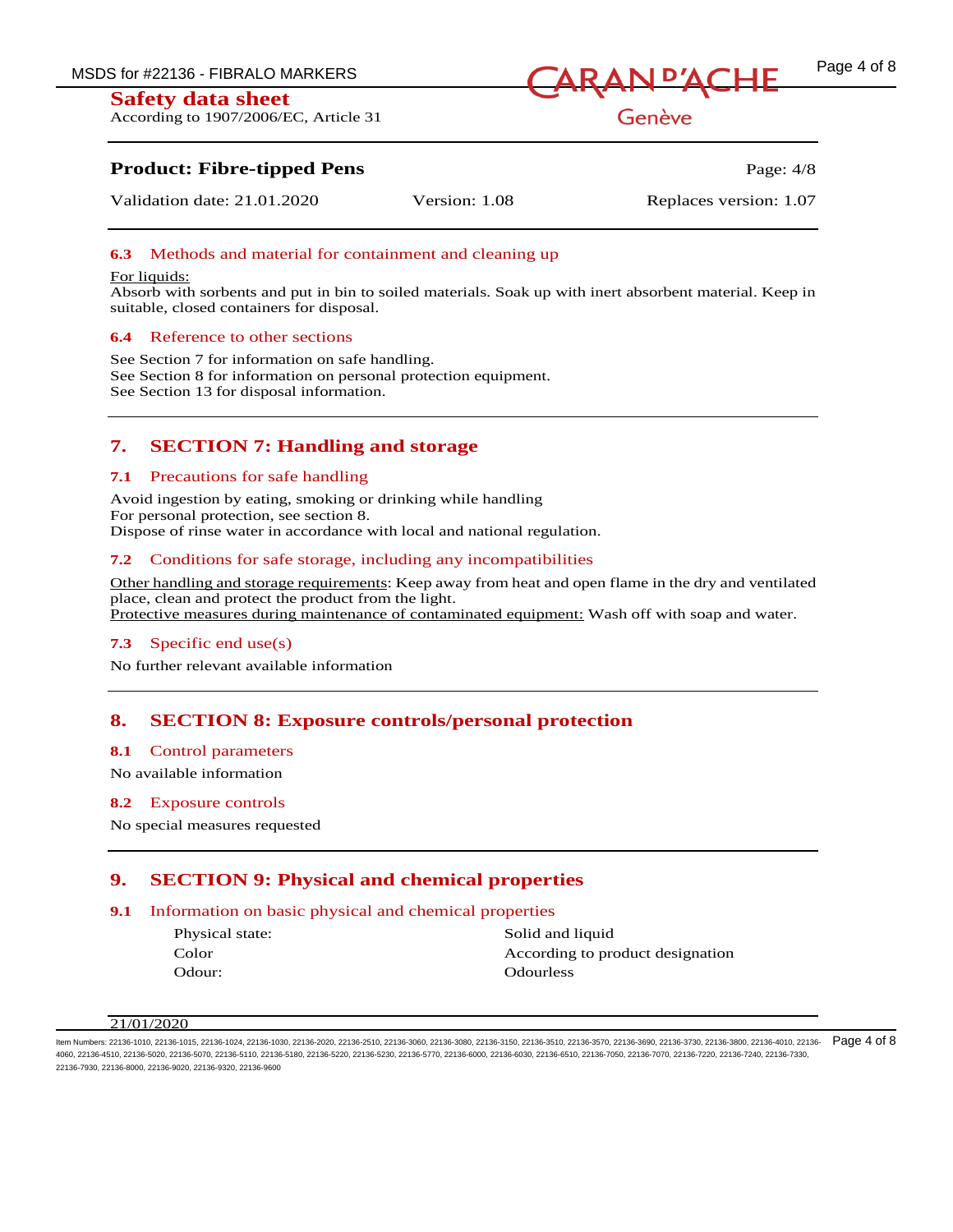# MSDS for #22136 - FIBRALO MARKERS **CARAN D'ACHE** Page 5 of 8

# **Safety data sheet**

According to 1907/2006/EC, Article 31

# **Product: Fibre-tipped Pens** Page: 5/8

Validation date: 21.01.2020 Version: 1.08 Replaces version: 1.07

| pH:                                           | Not available |
|-----------------------------------------------|---------------|
| Melting point/freezing point:                 | Not available |
| Initial boiling point and boiling range:      | Not available |
| Flash point:                                  | Not available |
| Evaporation rate:                             | Not available |
| Flammability (solid, gas):                    | Not available |
| Upper/lower flammability or explosive limits: | Not available |
| Vapour pressure:                              | Not available |
| Vapour density:                               | Not available |
| Specific gravity (water $= 1$ ):              | Not available |
| Solubility (ies):                             | Insoluble     |
| Partition coefficient: n-octanol/water:       | Not available |
| Auto-ignition temperature:                    | Not available |
| Decomposition temperature:                    | Not available |
| Viscosity:                                    | Not available |
| Explosive properties:                         | Not available |
| Oxidising properties:                         | Not available |

#### **9.2** Other information

None

## **10. SECTION 10: Stability and reactivity**

#### **10.1** Reactivity

None reaction known

#### **10.2** Chemical stability

Stability: Stable under normal conditions of use, handling and storage. Maintain the product in a room tempered that it cannot exceed 40°C. Protect the product from the light and the humidity

#### **10.3** Possibility of hazardous reactions

Not known

**10.4** Conditions to avoid

No available information

**10.5** Incompatible materials

No available information

#### 21/01/2020

ltem Numbers: 22136-1010, 22136-1015, 22136-1024, 22136-1030, 22136-2020, 22136-2510, 22136-3060, 22136-3150, 22136-3510, 22136-350, 22136-3690, 22136-3730, 22136-3730, 22136-3800, 22136-3800, 22136-3730, 22136-3800, 22136 4060, 22136-4510, 22136-5020, 22136-5070, 22136-5110, 22136-5180, 22136-5220, 22136-5230, 22136-5770, 22136-6000, 22136-6030, 22136-6510, 22136-7050, 22136-7070, 22136-7220, 22136-7240, 22136-7330, 22136-7930, 22136-8000, 22136-9020, 22136-9320, 22136-9600

# Genève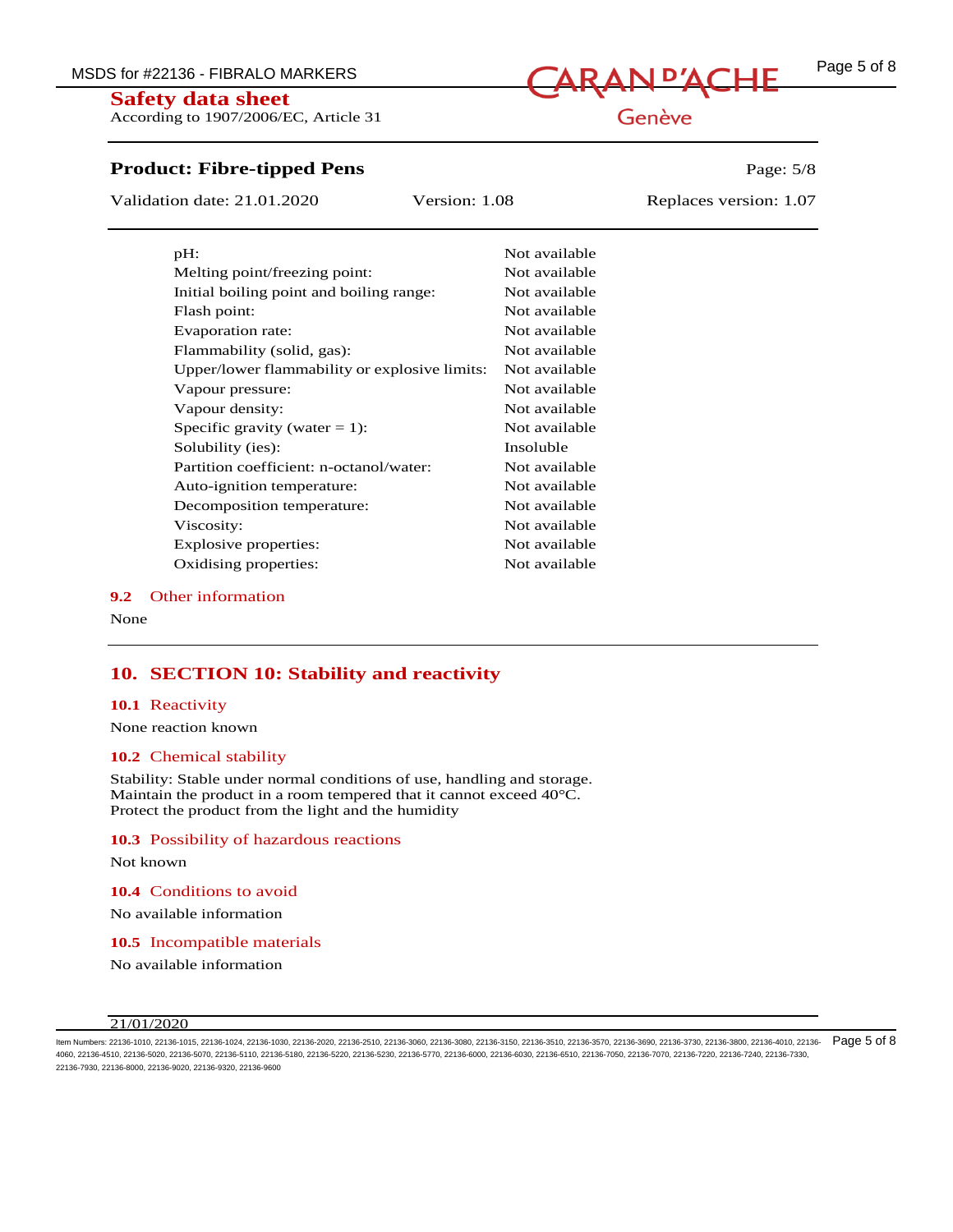According to 1907/2006/EC, Article 31

# MSDS for #22136 - FIBRALO MARKERS **CARAN D'ACHE** Page 6 of 8

Genève

# **Product: Fibre-tipped Pens** Page: 6/8

Validation date: 21.01.2020 Version: 1.08 Replaces version: 1.07

**10.6** Hazardous decomposition products

No available information

# **11. SECTION 11: Toxicological information**

Acute toxicity: No available data on the product itself. Skin corrosion/Irritation: No available data on the product itself Serious Eye damage/ Eye irritation: No available data on the product itself Respiratory or skin sensitization: No available data on the product itself Germ cell Mutagenicity: No available data on the product itself Carcinogenicity: No available data on the product itself Reproductive toxicity: No available data on the product itself Target Organ Systemic- single/repeated exposure: No available data on the product itself Aspiration toxicity: No available data on the product itself

# **12. SECTION 12: Ecological information**

## **12.1** Toxicity

No available data on the product itself

## **12.2** Persistence and degradability

No available data on the product itself

**12.3** Bioaccumulative potential

No available data on the product itself

## **12.4** Mobility in soil

No available data on the product itself

**12.5** Results of PBT and vPvB assessment Not applicable

**12.6** Other adverse effects Not applicable

ltem Numbers: 22136-1010, 22136-1015, 22136-1024, 22136-1030, 22136-2020, 22136-2510, 22136-3060, 22136-3150, 22136-3510, 22136-3570, 22136-3690, 22136-3730, 22136-3730, 22136-3800, 22136-3800, 22136-3730, 22136-3800, 2213 4060, 22136-4510, 22136-5020, 22136-5070, 22136-5110, 22136-5180, 22136-5220, 22136-5230, 22136-5770, 22136-6000, 22136-6030, 22136-6510, 22136-7050, 22136-7070, 22136-7220, 22136-7240, 22136-7330, 22136-7930, 22136-8000, 22136-9020, 22136-9320, 22136-9600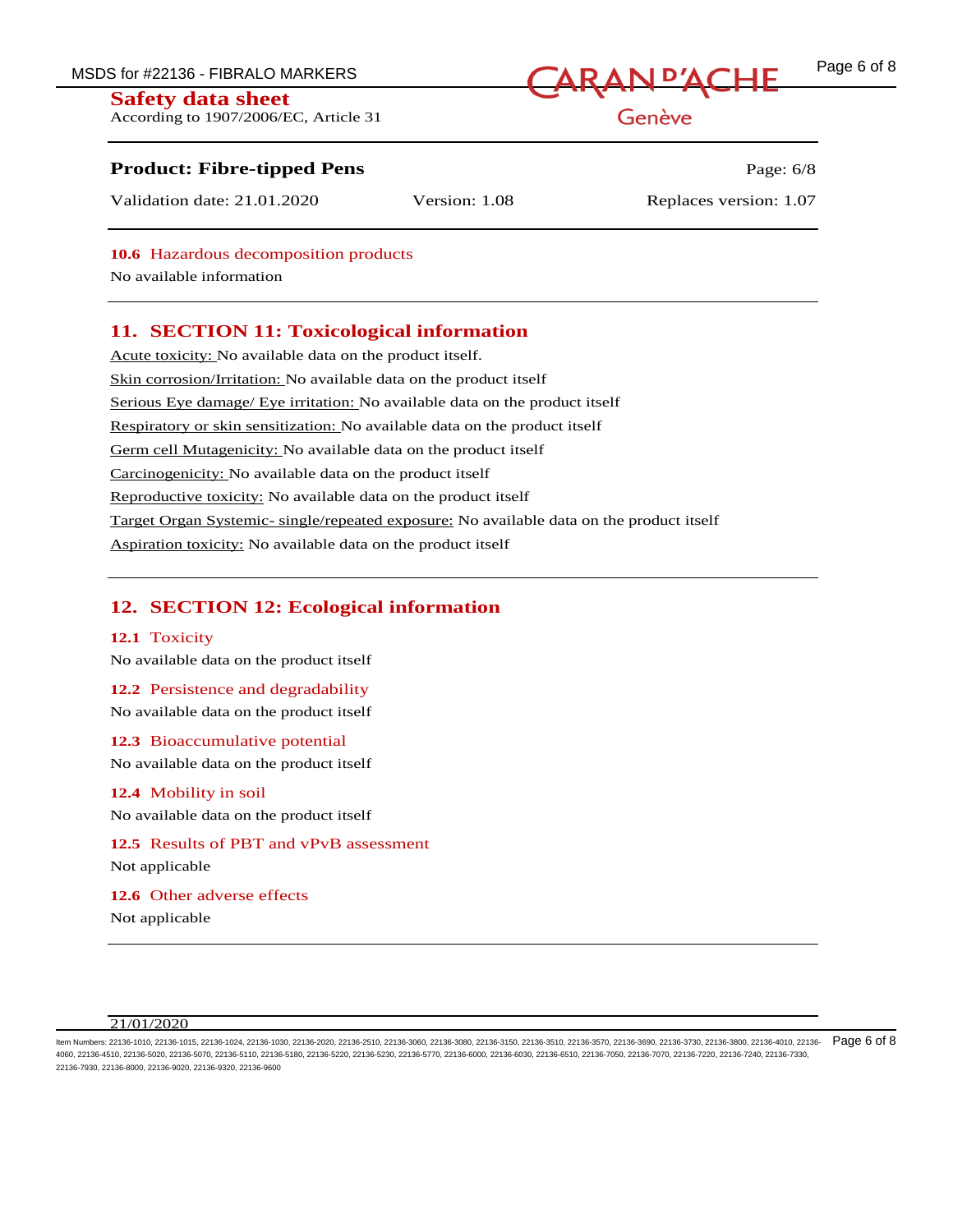According to 1907/2006/EC, Article 31



Genève

# **Product: Fibre-tipped Pens** Page: 7/8

Validation date: 21.01.2020 Version: 1.08 Replaces version: 1.07

# **13. SECTION 13: Disposal considerations**

# **13.1** Waste treatment methods

Product: The product should not be allowed to enter drains, water, courses or the soil Do not contaminate ponds, waterways or ditches with chemical or used container. Send to a licensed waste management company.

Contaminated packaging: Disposal must be made according to official regulations.

# **14. SECTION 14: Transport information**

|                                                                                | <b>ADR/RID</b> | <b>AND/ANDR</b> | <b>IMDG</b>    | <b>IATA</b>    |
|--------------------------------------------------------------------------------|----------------|-----------------|----------------|----------------|
| <b>UN</b> number                                                               | Not applicable | Not applicable  | Not applicable | Not applicable |
| UN proper shipping name                                                        | Not applicable | Not applicable  | Not applicable | Not applicable |
| Transport hazard class(es)                                                     | Not applicable | Not applicable  | Not applicable | Not applicable |
| Packing group                                                                  | Not applicable | Not applicable  | Not applicable | Not applicable |
| <b>Environmental hazards</b>                                                   | Not applicable | Not applicable  | Not applicable | Not applicable |
| Special precautions for user                                                   | Not applicable | Not applicable  | Not applicable | Not applicable |
| Transport in bulk according<br>to Annex II of MARPOL<br>73/78 and the IBC Code | Not applicable | Not applicable  | Not applicable | Not applicable |
| UN "Model Regulation"                                                          | Not applicable | Not applicable  | Not applicable | Not applicable |

# **15. SECTION 15: Regulatory information**

# **15.1** Safety, health and environmental regulations/legislation specific for the substance or mixture

# **EU Regulations:**

- Regulation (CE) n° 1907/2006 (REACH) Annexe XIV List of Substances of Very High Concern (SVHC): These products do not contain SVHC
- Regulation (CE) n° 1907/2006 (REACH) Annexe XVII: No substance listed

ltem Numbers: 22136-1010, 22136-1015, 22136-1024, 22136-1030, 22136-2020, 22136-2510, 22136-3060, 22136-3150, 22136-3510, 22136-3570, 22136-3690, 22136-3730, 22136-3730, 22136-3800, 22136-3800, 22136-3730, 22136-3800, 2213 4060, 22136-4510, 22136-5020, 22136-5070, 22136-5110, 22136-5180, 22136-5220, 22136-5230, 22136-5770, 22136-6000, 22136-6030, 22136-6510, 22136-7050, 22136-7070, 22136-7220, 22136-7240, 22136-7330, 22136-7930, 22136-8000, 22136-9020, 22136-9320, 22136-9600